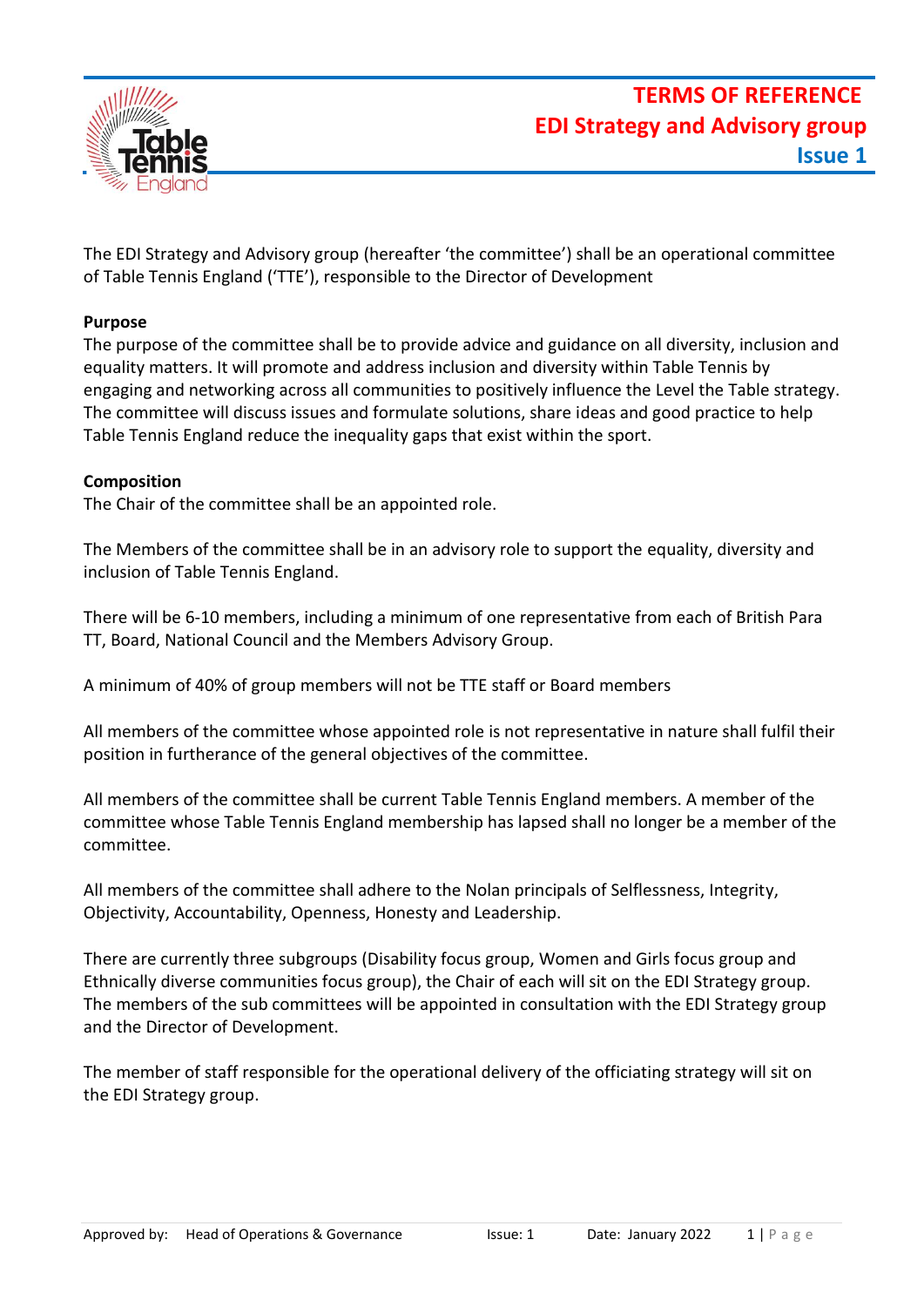

## **Appointments**

The Chair shall be appointed by the Board for a tenure of 2 years.

Non staff members shall be appointed by the Chair of the EDI Strategy group, with approval from the Director of Development for a tenure of 2 years. Staff roles that will be included on the group will include the SLT lead for Diversity and Inclusion, the Diversity and Inclusion Lead and the Women and Girls Lead.

All members including the Chair may serve for a maximum of tenure of 4 consecutive terms, unless exceptionally agreed by Board. All members including the Chair will be eligible for reappointment after a 2-year break.

Including the Chair, no less than 50% of members at any time shall be identified via open advertisement.

Table Tennis England may take positive action in the form of proportionate measures to encourage or train people from under-represented groups to apply for volunteer roles, overcome a perceived disadvantage or meet specific needs based on a protected characteristic.

A register shall be maintained by Table Tennis England detailing committee members, tenure, appointment process and other relevant information.

### **Meetings**

The committee shall meet at least twice a year, either virtually or physically

The quorum of the meeting shall be 50%+1, which at least 40% of should be non TTE staff or Board members.

Minutes of each meeting shall be produced and maintained and sent to all committee members, and the Director of Development.

Committee members shall be entitled to claim from Table Tennis England such out of pocket expenses as are legitimately incurred in furtherance of agreed committee business, in line with the Table Tennis England volunteer expenses policy.

### **Responsibilities**

- 1. To support the regular review and delivery of the Table Tennis England Level the Table (EDI) strategy
- 2. To be advocates for equality, diversity and inclusion in their respective positions across the organisation, e.g. Board, MAG, Staff etc
- 3. To Identify key equality issues, legislation and support the delivery of solutions
- 4. To support the development, review and monitoring of the Level the Table (EDI) strategy